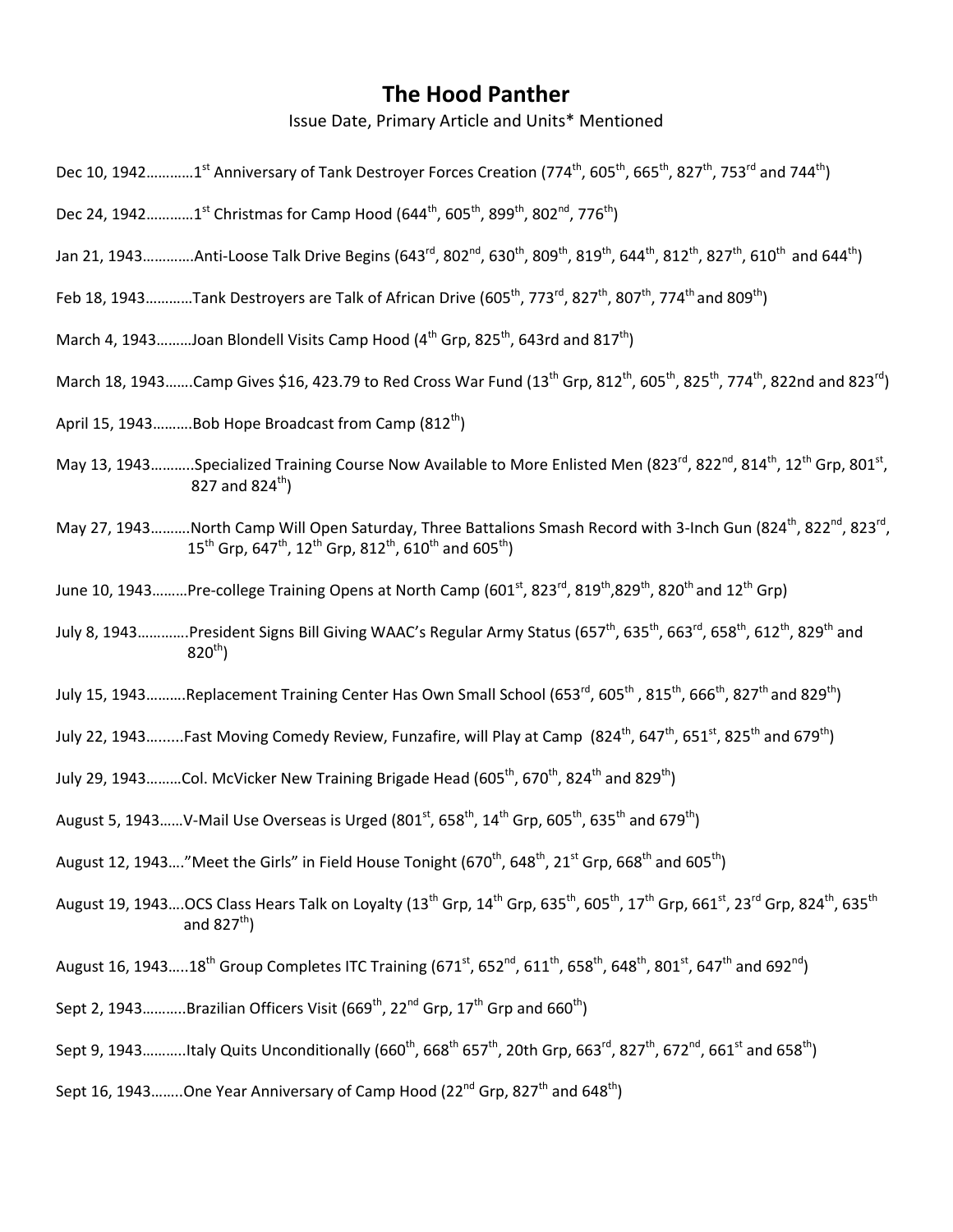- Sept 23, 1943……..100,000 Men Studying Under Army Specialized Training Program (664<sup>th</sup>, 16<sup>th</sup> Grp, 801<sup>st</sup>, 635<sup>th</sup>, 658<sup>th</sup>,  $22^{nd}$  Grp and  $827^{th}$ )
- Sept 30, 1943........Fewer Men Will Attend Army O.C.S. (662<sup>nd</sup>, 19<sup>th</sup> Grp, 827<sup>th,</sup> 601<sup>st</sup>, 668<sup>th</sup>, 23<sup>rd</sup> Grp, 665<sup>th</sup> and 635<sup>th</sup>)
- Oct 7, 1943…………Men Eligible for ASTP to Get Chance (23<sup>rd</sup> Grp, 653<sup>rd</sup>, 17<sup>th</sup> Grp, 801<sup>st</sup>, 21<sup>st</sup> Grp, 19<sup>th</sup> Grp, 658<sup>th</sup> and 635<sup>th</sup>)
- Oct 14, 1943………M-10 Gun Crews Sets High Firing Score (663<sup>rd</sup>, 22<sup>nd</sup> Grp, 662<sup>nd</sup>, 23<sup>rd</sup> Grp, 658<sup>th</sup>, 17<sup>th</sup> Grp, 655<sup>th</sup> and 19<sup>th</sup> Grp)
- Oct 21, 1943.........General Hester Assumes Command of TDC (667<sup>th</sup>, 660<sup>th</sup>, 662<sup>nd</sup>, 19<sup>th</sup> Grp, 801<sup>st</sup>, 776<sup>th</sup> and 672<sup>nd</sup>)
- Oct 28, 1943.........Holiday Furloughs Are Reduced (635<sup>th</sup>, 656<sup>th</sup>, 663<sup>rd</sup>, 692<sup>nd</sup>, 661<sup>st</sup>, 655<sup>th</sup>, 614<sup>th</sup> and 22<sup>nd</sup> Gp)
- Nov 4, 1943.........."All is Well" New USO Show Coming (670<sup>th</sup>, 635<sup>th</sup>, 601<sup>st</sup>, 801<sup>st</sup>, 663<sup>rd</sup>, 829<sup>th</sup>, 614<sup>th</sup> and 667<sup>th</sup>)
- Nov 18, 1943........TD's Praised for Helping Defeat Germans at Salerno (662<sup>nd</sup>, 671<sup>st</sup>, 23<sup>rd</sup> Grp, 635<sup>th</sup> and 655<sup>th</sup>)
- Nov 25, 1943……..Fourteen Gun Crews in 670<sup>th</sup> Battalion Shoot Perfect Scores (670<sup>th</sup>, 672nd, 801<sup>st</sup>, 665<sup>th</sup> and 635<sup>th</sup>)
- Dec 2, 1943...........Roosevelt, Churchill, Chiang meet to plan Jap end; Stalin Next? (660<sup>th</sup> and 635<sup>th</sup>)
- Dec 9, 1943...........671<sup>st</sup> Bn Gun Crews Shatter Proficiency Records for Firing (671<sup>st</sup>, 661<sup>st</sup>, 20<sup>th</sup> Grp, 668<sup>th</sup>, 667<sup>th</sup>, 656<sup>th</sup> and  $19^{\text{th}}$  Grp)
- Dec 16, 1943........"Showtime" Broadcasts Here Sunday (672<sup>nd</sup>, 635<sup>th</sup> and 660<sup>th</sup>)
- Dec 23, 1943.........Special Christmas Events Spread Yule Spirit Over Camp (667<sup>th</sup>, 672<sup>nd</sup> and 662<sup>nd</sup>)
- Dec 30, 1943.........Comedy Play is New USO Presentation (670<sup>th</sup>, 667<sup>th</sup>, 665<sup>th</sup> and 656<sup>th</sup>)
- Jan 6, 1944...........TD's Trained as Reinforcing Artillery in Secondary Role (667<sup>th</sup>, 672<sup>nd</sup> and 661<sup>st</sup>)
- Jan 13, 1944 ………New Georgia Action by 43<sup>rd</sup> Division told by War Dept. (667<sup>th</sup>, 663<sup>rd</sup>, 660<sup>th</sup>, 661<sup>st</sup>, 665<sup>th</sup>, 657<sup>th</sup>, 666<sup>th</sup> and  $649^{th}$ )
- Jan 20, 1944.........Col Kurtz Camp Commander (667<sup>th</sup>, 663<sup>rd</sup>, 665<sup>th</sup>, 666<sup>th</sup> and 664<sup>th</sup>)
- Jan 27, 1944……….All Camp Firing Records Smashed by 656<sup>th</sup> TD Bn. in AGF Proficiency Test (656<sup>th</sup>, 24<sup>th</sup> Grp, 664<sup>th</sup>, 801<sup>st</sup>, 672<sup>nd</sup>, 655<sup>th</sup>, 666<sup>th</sup> and 657<sup>th</sup>)
- Feb 3, 1944...........Service Unit in Camp is Streamlined (658<sup>th</sup>, 672<sup>nd</sup>, 670<sup>th</sup>, 656<sup>th</sup>, 660<sup>th</sup> and 671<sup>st</sup>)
- Feb 10, 1944………Return Concert by Houston Symphony (657<sup>th</sup>, 659<sup>th</sup>, 664<sup>th</sup>, 654<sup>th</sup>, 655<sup>th</sup>, 661<sup>st</sup> and 658<sup>th</sup>)
- Feb 17, 1944.........Captured Nazi Arms Studied by Men in TDS (679<sup>th</sup>, 664<sup>th</sup>, 663<sup>rd</sup>, 665<sup>th</sup>, 657<sup>th</sup> and 660<sup>th</sup>)
- Feb 24, 1944........UTC Discontinued; Gen. Gorder takes Command of RTC (668<sup>th</sup>, 666<sup>th</sup> and 658<sup>th</sup>)
- March 2, 1944......TDC Headquarters is Reorganized (664<sup>th</sup>, 667<sup>th</sup>, 655<sup>th</sup> and 658<sup>th</sup>)